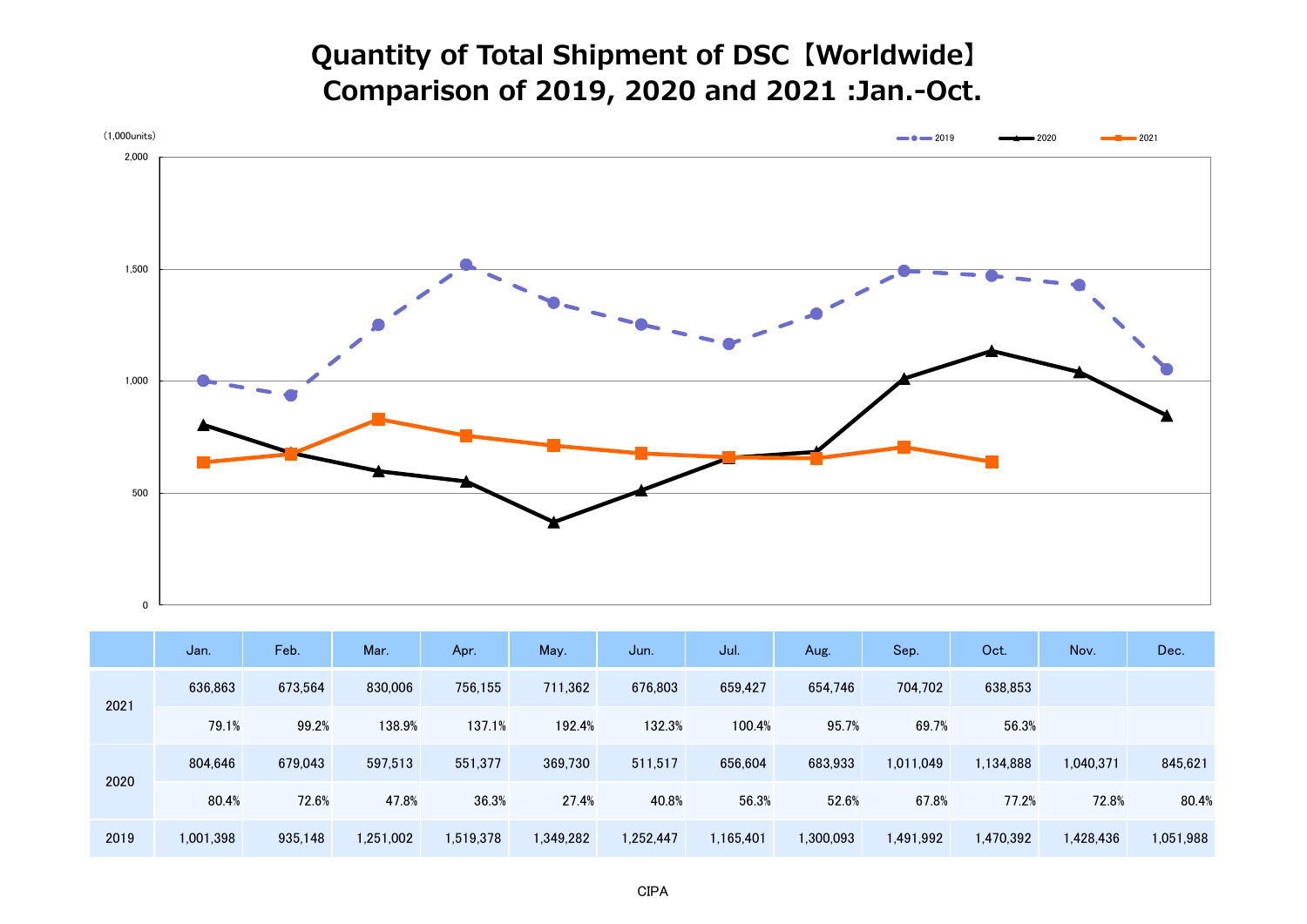## **Quantity of Total Shipment of Interchangeable Lens DSC【Worldwide】 Comparison of 2019, 2020 and 2021 :Jan.-Oct.**



|      | Jan.    | Feb.    | Mar.    | Apr.    | May.    | Jun.    | Jul.    | Aug.    | Sep.    | Oct.    | Nov.    | Dec.    |
|------|---------|---------|---------|---------|---------|---------|---------|---------|---------|---------|---------|---------|
| 2021 | 416,206 | 427,100 | 542,940 | 496,224 | 459,408 | 442,679 | 380,829 | 404,942 | 429,820 | 443,501 |         |         |
|      | 93.3%   | 94.4%   | 196.5%  | 165.7%  | 214.2%  | 135.8%  | 109.0%  | 101.7%  | 70.9%   | 58.8%   |         |         |
| 2020 | 446,330 | 452,513 | 276,356 | 299,479 | 214,523 | 326,094 | 349,280 | 398,067 | 605,843 | 754,658 | 666,228 | 518,278 |
|      | 81.7%   | 86.8%   | 42.6%   | 36.3%   | 28.5%   | 50.9%   | 56.4%   | 56.7%   | 69.6%   | 86.4%   | 81.4%   | 80.9%   |
| 2019 | 546,188 | 521,217 | 648,701 | 825,433 | 753,807 | 640,866 | 619,680 | 701.517 | 870,993 | 873,423 | 818.951 | 640,714 |